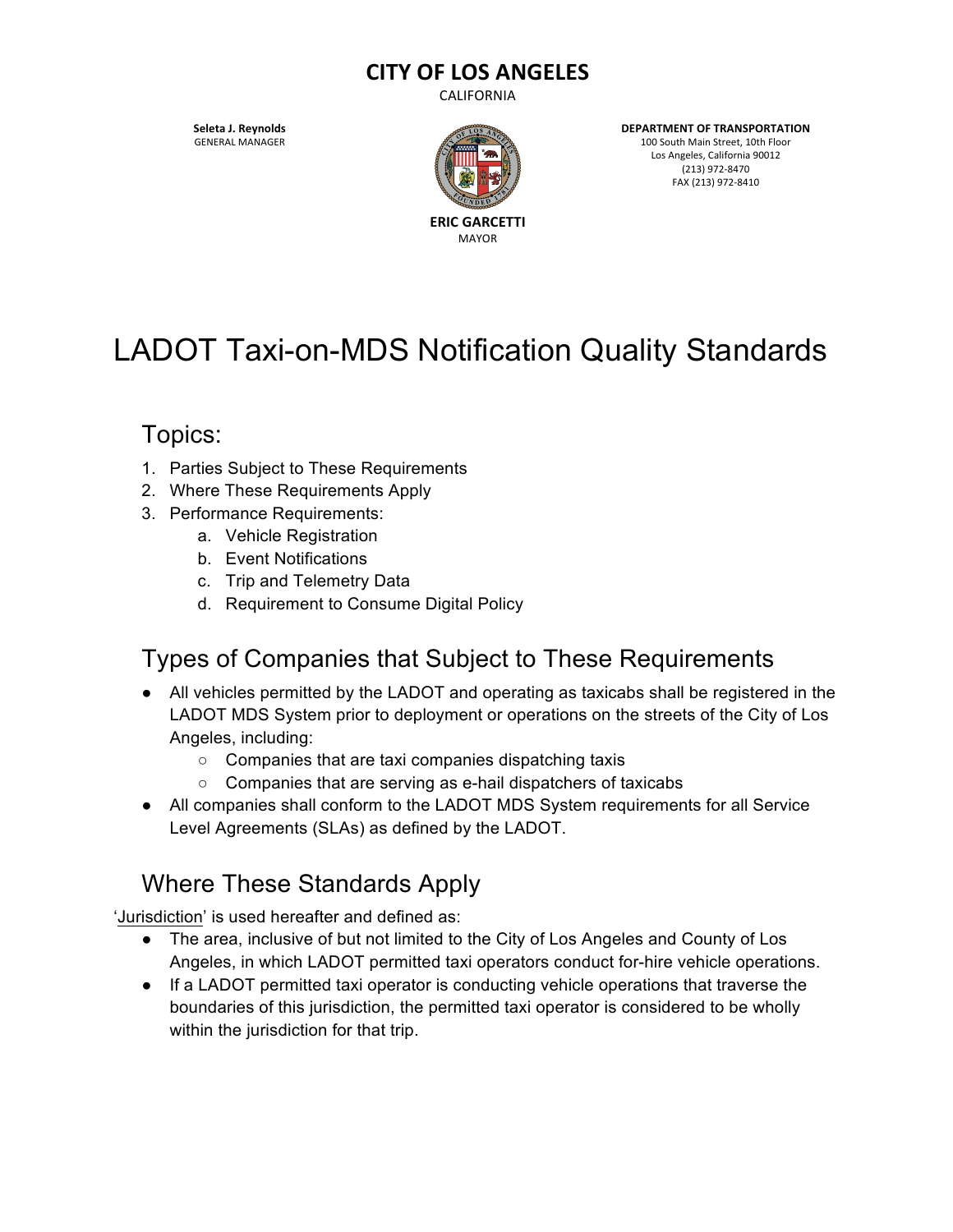- In this example: a vehicle may be outside the jurisdiction, with intention to enter it (i.e., a trip begins outside and will enter it) or inside with intent to leave (i.e. a trip begins inside and will exit it).
- Similarly, if a vehicle begins in the jurisdiction, leaves the jurisdiction, and reenters, the entire trip is treated as if it occurred within the jurisdiction in the context of its permitted operations.
- In sum, any taxicab permitted by the LADOT and operating as a for-hire service is subject to LADOT rules and regulations, including MDS compliance regulations, regardless of the location of said service.
- For specific reference of the boundaries of the City of Los Angeles and the County of Los Angeles, boundaries are defined at the LADOT MDS System endpoint (/geography/geographies).

### Performance Requirements

Category: Vehicle Registration

| <b>Item</b>    | <b>Technical Compliance Item</b>                                                                                                                                                                                                                                                                                                     | Digital audit<br>success criteria                                                                                                                                                                                                | Impact to<br>downstream needs                                                                                                  |
|----------------|--------------------------------------------------------------------------------------------------------------------------------------------------------------------------------------------------------------------------------------------------------------------------------------------------------------------------------------|----------------------------------------------------------------------------------------------------------------------------------------------------------------------------------------------------------------------------------|--------------------------------------------------------------------------------------------------------------------------------|
| 1              | Companies with vehicles permitted as taxis<br>by the Los Angeles Department of<br>Transportation must register all such<br>vehicles with the LADOT MDS System<br>registry endpoint (/vehicles) by XXX<br>date as set forth by LADOT. ***                                                                                             | Count of unique<br>vehicles from<br>/vehicles<br>matches with the<br>count of unique<br>vehicles in<br>/events.<br>Count of unique<br>vehicles from<br>/vehicles<br>matches with<br>LADOT's taxi<br>registration<br>information. | Impact to<br>auditability and<br>planning.                                                                                     |
| $\overline{2}$ | Companies who last reported taxi vehicles<br>in the LADOT jurisdiction shall not go<br>more than 48 hours without sending an<br>update to the LADOT MDS System, unless<br>their preceding update was to describe a<br>transition to a maintenance, removed, or<br>decommissioned state.<br>For companies that have lost connectivity | The time difference<br>between the<br>timestamp of the<br>company's latest<br>vehicle event and<br>now is less than 48<br>hours.                                                                                                 | May result in<br>mismatch from<br>digital-physical<br>public realm, i.e.<br>overcounting the<br>number of taxis in<br>service. |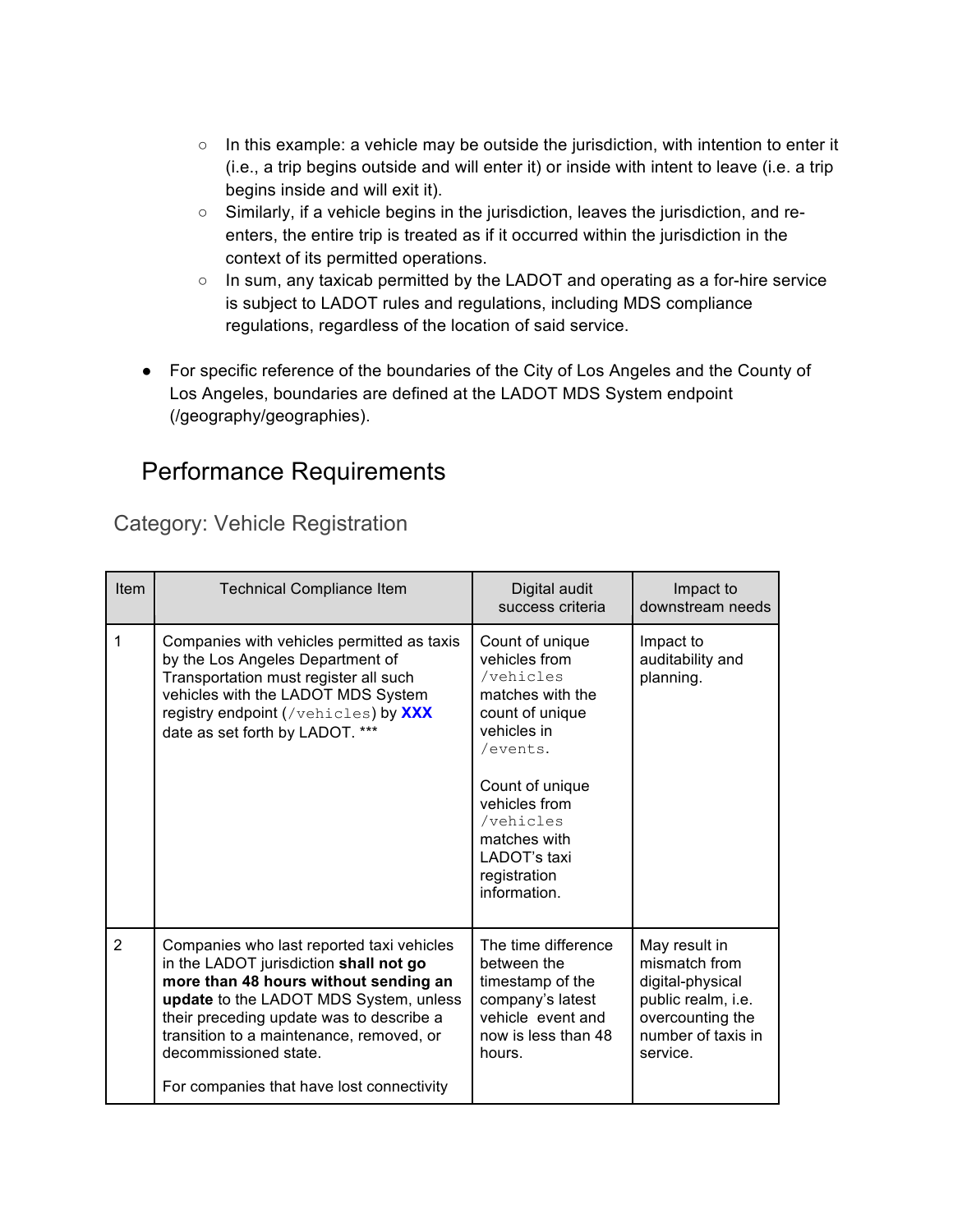|   | to taxi vehicles, the taxi operator is required<br>to send LADOT a valid event transition.<br>Companies who last reported taxi vehicles<br>operating in the LADOT jurisdiction that do<br>not send a signal after 48 hours will still be<br>considered in the LADOT jurisdiction. |     |     |
|---|-----------------------------------------------------------------------------------------------------------------------------------------------------------------------------------------------------------------------------------------------------------------------------------|-----|-----|
| 3 | Companies with vehicles operating as taxis<br>must ensure these vehicles are in the<br>removed state when decommissioned or<br>under maintenance, which means these<br>vehicles cannot operate as taxis in the City<br>of Los Angeles public right of way.                        | n/a | n/a |

## Category: Event Notifications

| $\overline{\mathbf{A}}$ | All MDS notification events sent by<br>permitted taxi companies must have a valid<br>timestamp as defined in the OMF MDS<br>Agency specification.                                                                             | Event timestamp<br>cannot be in the<br>future (i.e. greater<br>than at the time of<br>the event).                                  | Impact to<br>auditability and<br>planning.                                                                                                                               |
|-------------------------|-------------------------------------------------------------------------------------------------------------------------------------------------------------------------------------------------------------------------------|------------------------------------------------------------------------------------------------------------------------------------|--------------------------------------------------------------------------------------------------------------------------------------------------------------------------|
| 5                       | All MDS notification events sent by<br>permitted taxi companies must follow valid<br>state transitions as defined in the LADOT<br>MDS System Agency taxi state diagram.                                                       | Vehicle transition<br>between states must<br>follow the LADOT<br>MDS System taxi<br>state diagram.                                 | Inaccurate<br>measurement of<br>vehicles dwell<br>time, number of<br>vehicles available,<br>trips, etc.                                                                  |
| 6                       | Each trip needs to be well-formed. To be<br>well-formed, each trip id must have a<br>corresponding trip start and<br>trip end event. Each trip id should<br>be unique.                                                        | The sequence of<br>event notifications<br>for each unique<br>trip id must start<br>with a trip start,<br>and end with<br>trip end. | Undercounting<br>trips and possible<br>loss in revenue.                                                                                                                  |
| $\overline{7}$          | Permitted taxi companies must post vehicle<br>events and associated telemetry to the<br>LADOT MDS System endpoints<br>(/vehicles/{device id}/event) and<br>(/vehicles/telemetry) within 5<br>seconds of the action occurring. | The recorded<br>timestamp and the<br>event timestamp is<br>less than 5 seconds.                                                    | Delay in<br>responding to<br>complaints,<br>enforcement, and<br>measuring real-<br>time operational<br>compliance, i.e. to<br>notify taxi<br>companies of<br>violations. |